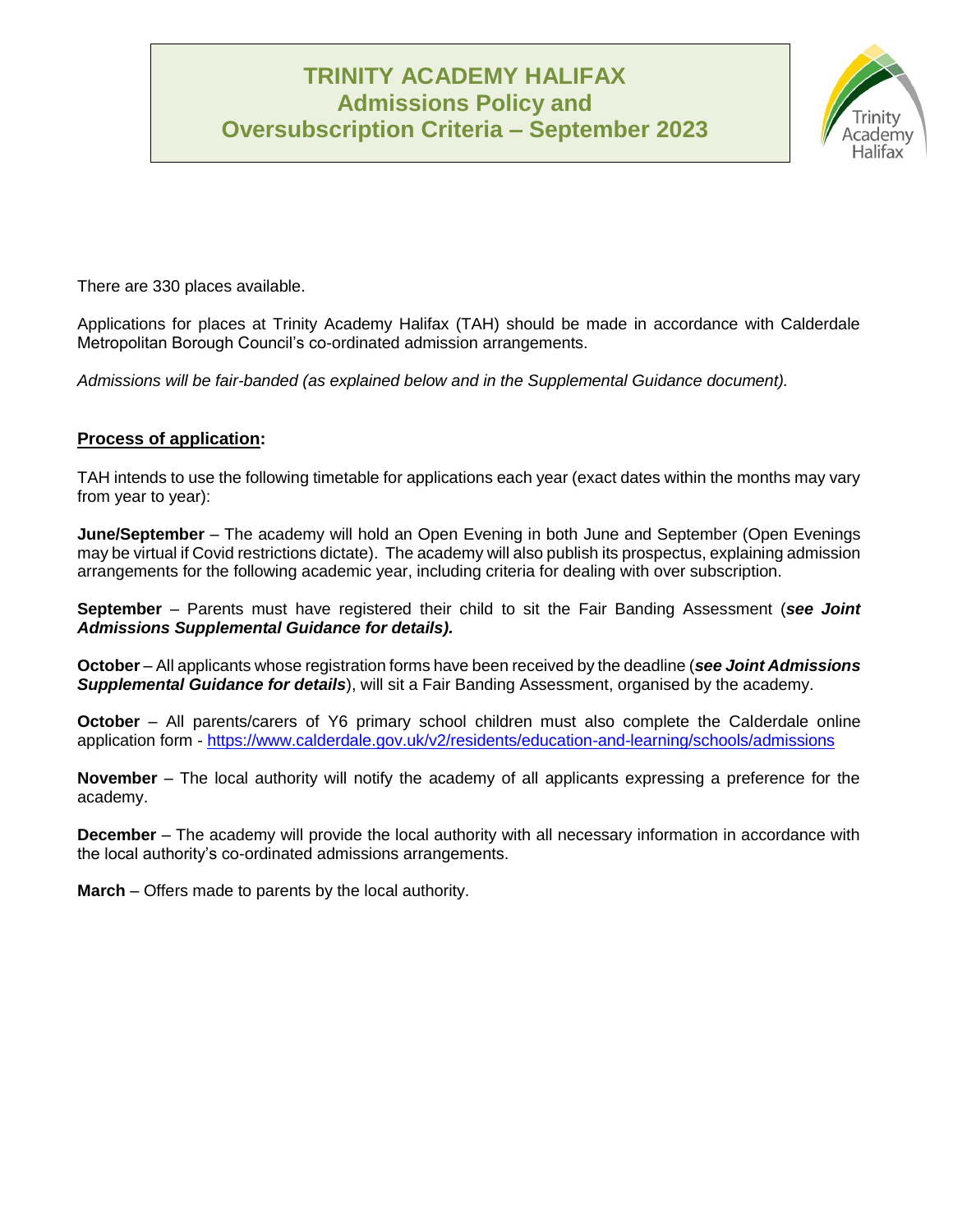### **Procedure for allocating places, including dealing with over subscription**

Places will be allocated on the basis of Fair Banding as permitted by the Department for Education (DfE) School Admissions Code.

Pupils applying to TAH will be invited to sit a non-verbal assessment (based on cognitive ability) produced by a reputable national organisation. For further details please see Supplemental Guidance.

#### **Applicants who sit the Fair Banding Assessment are considered for admission first.**

Any applicants, including late applicants, who miss the September Fair Banding Assessment will be given a further opportunity to sit a Fair Banding Assessment in November.

Note: Applicants can only sit the Fair Banding Assessment once.

Any applicants who choose not to sit the Fair Banding Assessment will be 'non-banded' and will be ranked in order of priority (after all of the banded applicants), with the level of priority then determined with reference to the oversubscription criteria (below).

#### **How Fair Banding works.**

The assessment is not a traditional entrance exam which children either pass or fail. It is done to ensure that our intake exactly matches the ability profile of the children applying. To achieve this, all applicants (by the deadline) are invited to take a non-verbal reasoning assessment to divide them into 4 ability bands, from Band 1 at the bottom up to Band 4 at the top. We will admit the required number from each band based on the spread of ability of those applying.

The assessment is externally set by a well-established educational assessment agency and the papers are collected by the agency to be marked. The academy is then provided with a list of each child's assessment mark, similar to an IQ score, with 100 being the average. The marks are divided into four bands and we are instructed how many children to take from each band e.g. if 40% of those applying are identified in Band 2, then 40% of our intake has to be from this band. This ensures that the 330 places we offer reflect the ability range of our applicants.

Parents/cares of children who sit the Fair Banding Assessment in September will be informed of their child's score (and the band they have been allocated to) prior to the national deadline for secondary school applications. Parents/carers of children who sit the later Fair Banding Assessment will also be informed of their child's score (and the band they have been allocated to).

Children in receipt of an Education, Health and Care plan (EHC), children who are in public care – 'Looked After' and children who were previously looked after, who do not take the assessment will be allocated to the appropriate band on the basis of an alternative appropriate assessment e.g. a current teacher assessment of the child's capabilities, and the use of moderated professional judgment, to allocate the child into a band.

Children in receipt of an Education, Health and Care plan (EHC) that names TAH as the appropriate school, will be admitted before any other children.

#### **Oversubscription criteria:**

In the event of oversubscription within each band, priority for admission will be determined using the following criteria:

1. (a) Children who are in public care – 'Looked After' (as defined by section 22 of the Children Act 1989) or children who were previously looked after but ceased to be so because they became adopted or became subject to a child arrangements or special guardianship order.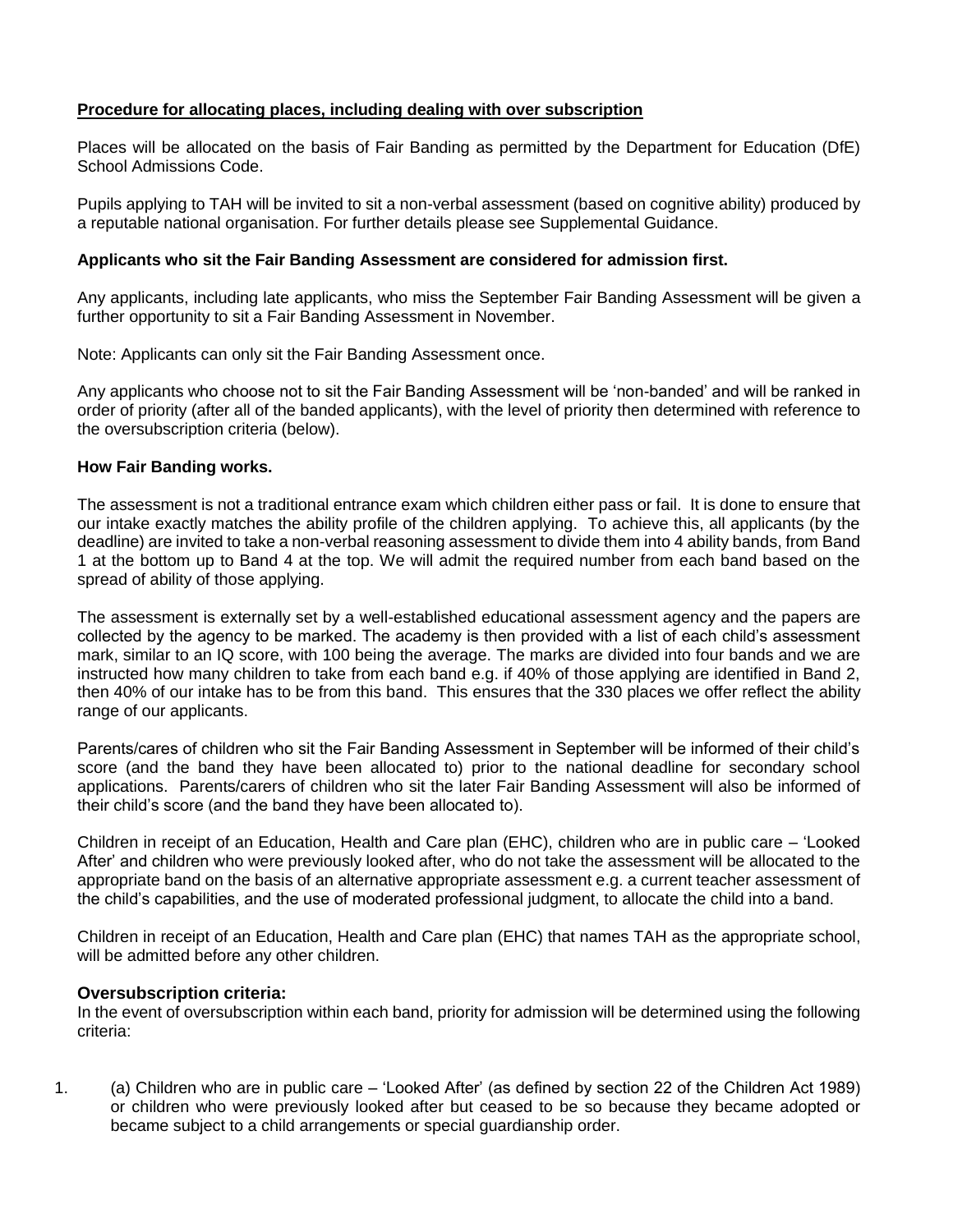(b) Children who appear (to the admission authority of the academy) to have been in public care outside of England and ceased to be in public care as a result of being adopted.<sup>1</sup>

*<sup>1</sup> A child is regarded as having been in state care in a place outside of England if they were accommodated by a public authority, a religious organisation or any other provider of care whose sole purpose is to benefit society.*

- 2. Children who attend Akroydon Primary Academy.
- 3. Children whose siblings currently attend the academy and who will continue to do so on the date of admission.

(*"Sibling" is defined as a full or half brother or sister; a step brother or sister; an adoptive brother or sister;*  the children of parents living together in the same family household. The elder sibling must still be on roll *at the academy when the younger child starts at the academy i.e. sibling applications will only be accepted for siblings of students in years 7 to 10.* 

- 4. Children of staff employed at the academy. 'Staff' for this purpose are defined as anyone employed by the academy who has held a permanent contract with the academy for at least two years prior to the application or to staff recently appointed to a post for which there is a demonstrable skill shortage.
- 5. Children who are resident in the defined priority catchment area, as shown on the map following this policy and who regularly attend, or whose parents/guardians regularly attend a Church of England Parish Church. *Parents must complete the church supplementary application form if they wish their child to be considered in relation to their church attendance.*

*("Regularly attend" means attendance at public worship at least twice per month for the year before the application is submitted.) In the event that during the period specified for attendance at worship the church has been closed for public worship and has not provided alternative premises for that worship, the requirements of these [admissions] arrangements in relation to attendance will only apply to the period when the church or alternative premises have been available for public worship.*

- 6. Children whose place of residence is within the defined priority catchment area shown on the map following this policy.
- 7. Children who regularly attend, or whose parents/guardians regularly attend, one of the Church of England Parish Churches in the Rural Deanery of Halifax.

*("Regularly attend" carries the same definition as set out at Criterion 5.)*

8. Children who regularly attend, or whose parents/guardians regularly attend, one of the Church of England Parish Churches in the rural Deaneries of Calder Valley and Brighouse and Elland.

*("Regularly attend" carries the same definition as set out at Criterion 5.)*

9. Children who regularly attend, or whose parents/guardians regularly attend, another Christian Church within the area of the Calderdale Metropolitan District (affiliated to Churches together in England). A list of such churches is available to view by visiting: [www.cte.org.uk](http://www.cte.org.uk/)

*(Regularly attend" carries the same definition as set out at Criterion 5.*)

10. Other children.

If there is oversubscription in any category, pupils will be admitted in order of proximity to TAH. Distance will be calculated using a straight-line measurement from the pupil's home to the main school gate. Distances will be calculated using the local authority's Geographical Information System (GIS). To ensure consistency, all measurements will be carried out by the local authority's GIS system and no other method of measuring distance will be considered. Each property has a co-ordinate taken from Ordnance Survey address point data. This is the point from which distance measurements will be taken.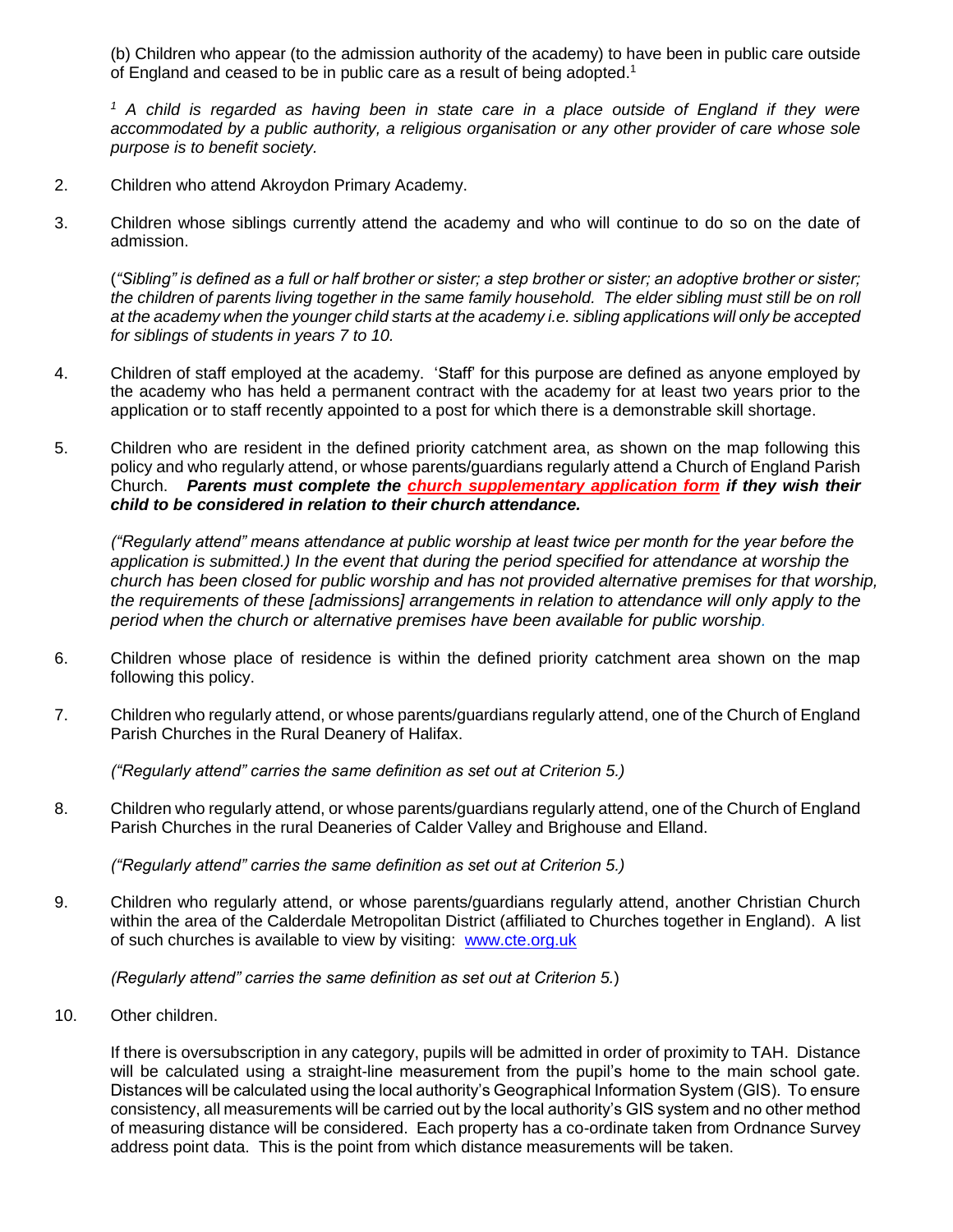Should any band not fill with pupils assessed and designated to that ability banding, then pupils will be drawn from other bands in the following order:

**Band 4** – if no Band 4 children are available, children from Band 3 will be offered places; if no Band 3 children are available, children from Band 2 will be offered places; if no Band 2 children are available, children from Band 1 will be offered places; if no Band 1 children are available, places will be offered to non-banded children.

**Band 3** – if no Band 3 children are available, children from Band 4 will be offered places; if no Band 4 children are available, children from Band 2 will be offered places; if no Band 2 children are available, children from Band 1 will be offered places; if no Band 1 children are available, places will be offered to non-banded children.

**Band 2** – if no Band 2 children are available, children from Band 3 will be offered places; if no Band 3 children are available, children from Band 1 will be offered places; if no Band 1 children are available, children from Band 4 will be offered places; if no Band 4 children are available, places will be offered to non-banded children.

**Band 1** - if no Band 1 children are available, children from Band 2 will be offered places; if no Band 2 children are available, children from Band 3 will be offered places; if no Band 3 children are available, children from Band 4 will be offered places; if no Band 4 children are available, places will be offered to non-banded children.

Random allocation (undertaken by the local authority or another body unconnected with TAH) will be used as a tie-break to decide who has highest priority for admission if the distance between a child's home and the academy is equidistant in any individual case. However, if children of multiple birth (twins and triplets) are tied for the final place, those siblings will be admitted over PAN

In exceptional circumstances, the academy will consider requests for admission outside normal age group and make a decision based on each individual case. The circumstances may, for example, involve the extremely high level of ability of a child, or personal and medical circumstances that have necessitated a pupil missing all or part of a year of education. The admissions officer will be able to advise parents/carers of the process for such applications.

#### **Waiting Lists**

The academy will operate a waiting list for students (for a full academic year) and will offer available places to students based on the principles of Fair Banding and in accordance with the published oversubscription criteria e.g. if a child in Band 1 leaves, or decides not to take up the offer of a place, he/she will be replaced by the child who is at the top of the Band 1 waiting list. If there are no children on the Band 1 waiting list, the place will be offered to the child at the top of the Band 2 waiting list, etc. Any applicant who is 'non-banded' i.e. they have chosen not to sit the Fair Banding Assessment, but who wishes to remain on the waiting list, will be ranked in order of priority after all of the banded applicants.